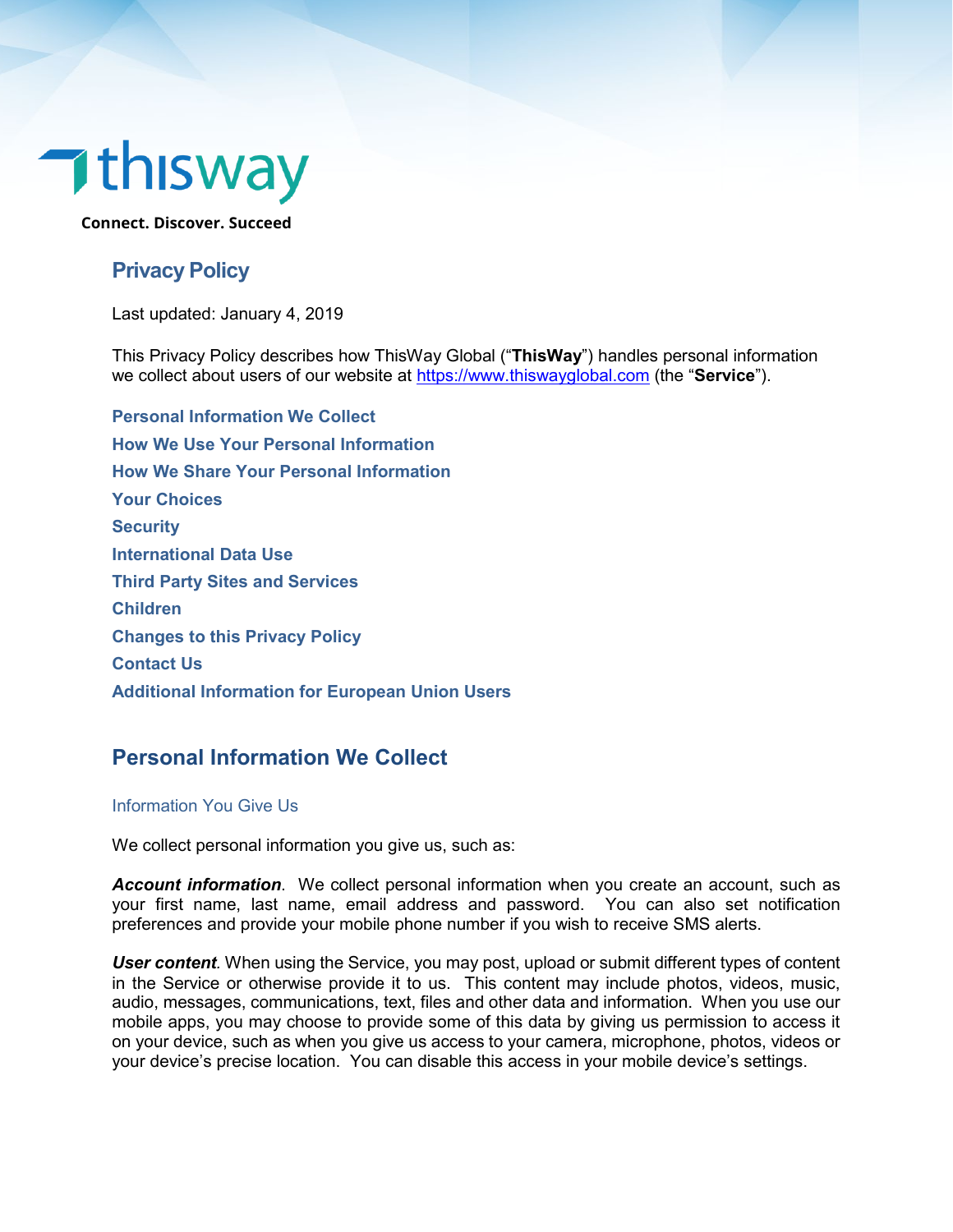*Feedback and correspondence*. You may share information with us when you respond to surveys, participate in promotions or events, request customer support or otherwise interact with us.

#### Sensitive personal information

We will never require you to send us or submit to the Service any information related to racial or ethnic origin; political opinions or union membership; religious or other beliefs; your health, biometric or genetic information; information about your sexual preference or sexual orientation; or information about your criminal background. *However, it's important to note that our Service uses that information (privately and anonymously) to provide better results.*

#### <span id="page-1-1"></span>Information we collect automatically

We use server logs, cookies and similar technologies to automatically collect information about your computer or device and how you interact with the Service. For example, we may record your application version, browser type, computer or mobile operating system, Internet Protocol (IP) address (a number that is automatically assigned to your computer or mobile device when you use the Internet, which may vary from session to session) and your unique device, application or advertising identifiers. In addition to information about your device, we collect information about how you interact with the Service, such as the page that referred you, your search terms, pages or areas of the Service you use or share, the time and duration of visits, features you used, links you clicked on and the names and number of users you interact with.

See our Cookies [and Similar Technologies Notice](#page-5-2) for more information about how the Service and third-party analytics, advertising and social media companies use cookies and similar technologies to collect your information when you use the Service.

#### Third party applications

You may choose to connect the Service with an external, third-party application, such as Google or LinkedIn. For example, you can sign into the Service by signing into Google or LinkedIn. When you connect the Service to a third-party application, we may receive personal information about you from that application. We may combine this information with other information we collect about you. Your settings in the third-party application should allow you to revoke our access to it but it will not revoke our access to information we have already received. You may also be able to share information about your activity in the Service with your social media networks connected to the Service and stop this sharing in your Service settings. The passwords you use to connect with third-party applications may be transmitted through the Service to the third party, but we do not store them.

## <span id="page-1-0"></span>**How We Use Your Personal Information**

#### To provide the Service

We use your personal information to provide, support, understand and improve the Service. As part of providing the Service we may send you service announcements, technical notices, updates, security alerts and support-related messages through the Service or by email. We may also communicate with you in response to your support requests, questions or feedback.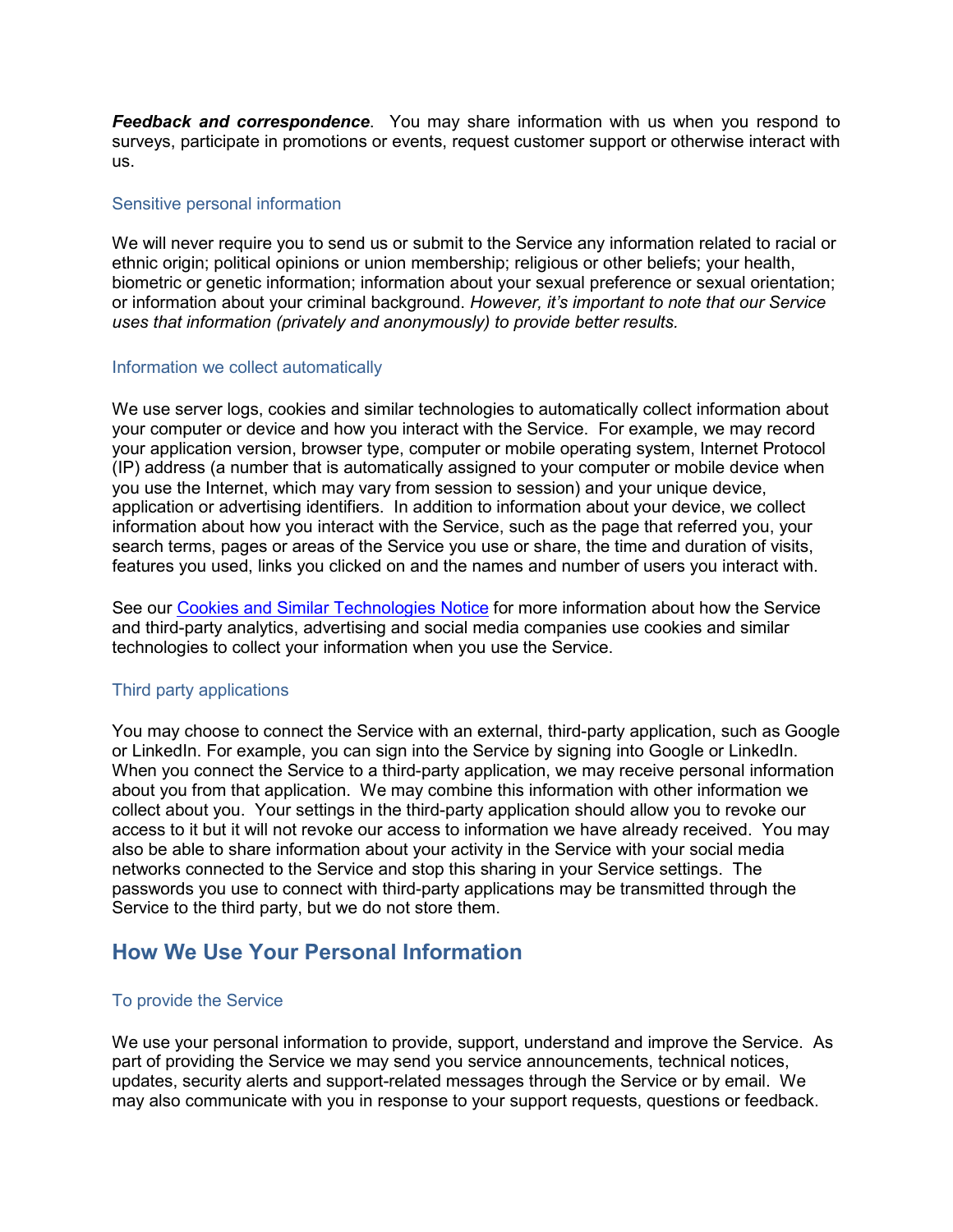#### To personalize the Service

We use the information we collect to better understand your interests, abilities and goals, and to make personalized recommendations based on this information and otherwise personalize your experience with the Service.

#### To help you share your information in the Service

To help you connect with other users, your username, passport or profile image and any other information you include in your profile page may be made visible to other users, including on your profile page and in search results. You can use your real name and a profile image of your choice. Other users may also be able to see the content that you post in public areas of the Service (such as video chat rooms and message boards), your activity (such as rooms you join [or videos that you post]) as well as content you share with them.

Please be mindful about the content you post and share and who you are making it available to. If someone can see your activity or content on the Service, we cannot prevent them from downloading it or sharing it with others on and off the Service. When you comment on someone else's content, your comment is visible to anyone with whom that person has decided to share their content. Once you post information publicly, you may be able to edit or delete it in the Service, but you will not be able to delete information collected and stored by others.

#### To send you marketing communications

If you use the Service, request information from us, or participate in our surveys, promotions or events, we may send you ThisWay Global-related marketing communications. You can always opt out of these communications by following the opt-out instructions in the message or by [contacting us.](#page-5-1)

#### To create anonymous data

We may create aggregated and other anonymous data from our users' personal information. We make personal information into anonymous data by removing information that makes the data personally identifiable to you. We may use this anonymous data and share it with third parties to operate, understand and improve our Service, to develop new services, and for other lawful business purposes.

#### <span id="page-2-0"></span>For security, compliance, fraud prevention and safety

We may use your personal information as we believe appropriate to investigate or prevent violation of the law or our Terms of Service; to secure the Service; to protect our, your or others' rights, privacy, safety or property; and to protect, investigate and deter against fraudulent, harmful, unauthorized, unethical or illegal activity. For example, we may use tools to scan your videos and other content in the Service for content that violates our Terms of Service or the law. We may also use [information we collect about your device](#page-1-1) to detect users violating our Terms of Service and prevent further violations.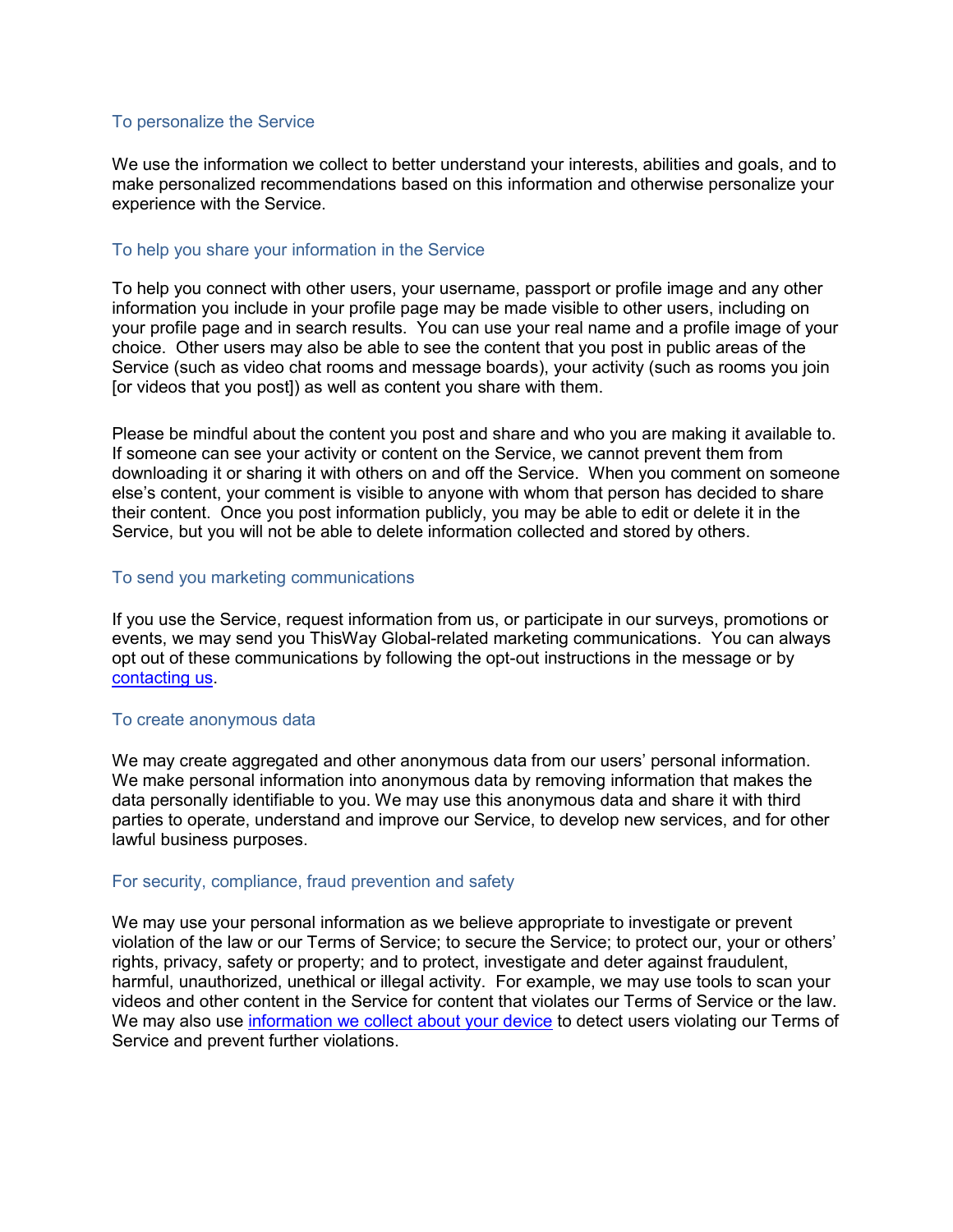#### For compliance with law; legal claims

We may use your personal information as we believe appropriate (a) to comply with applicable laws, lawful requests and legal process, such as to respond to subpoenas or requests from government authorities; (b) where permitted by law in connection with any legal investigation; and (c) to prosecute or defend legal claims.

#### With your consent

In some cases, we may ask for your consent to collect, use or share your personal information with your consent.

## <span id="page-3-0"></span>**How We Share Your Personal Information**

#### **Affiliates**

We may share some or all of your personal information with our subsidiaries, joint ventures, or other companies under common control, in which case we will require those entities to honor this Privacy Policy.

#### Service providers

We may employ third party companies or individuals to provide services that support the Service (such as customer support, hosting, website and mobile app analytics and email delivery). We authorize these service providers to use your personal information only as necessary in connection with providing their services to us.

#### For compliance with law; legal claims; security, compliance, fraud prevention and safety

We may disclose information about you as we believe appropriate to government or law enforcement officials or private parties (a) for the security, compliance, fraud prevention and safety purposes [described above;](#page-2-0) (b) as required by law, lawful requests or legal process; (c) where permitted by law in connection with any legal investigation; and (d) to prosecute or defend legal claims.

#### Business transfers

We may sell, transfer or otherwise share some or all of our business or assets, including your personal information, in connection with a business deal (or potential business deal) such as a merger, consolidation, acquisition, reorganization, sale of assets or in the event of bankruptcy.

## <span id="page-3-1"></span>**Your Choices**

#### Access, correct or delete

If you have an account, you can access and update the personal information in your profile. Registered users may also [contact us](#page-5-1) to request deletion of your account and personal information. We may request information from you to help us confirm your identity and process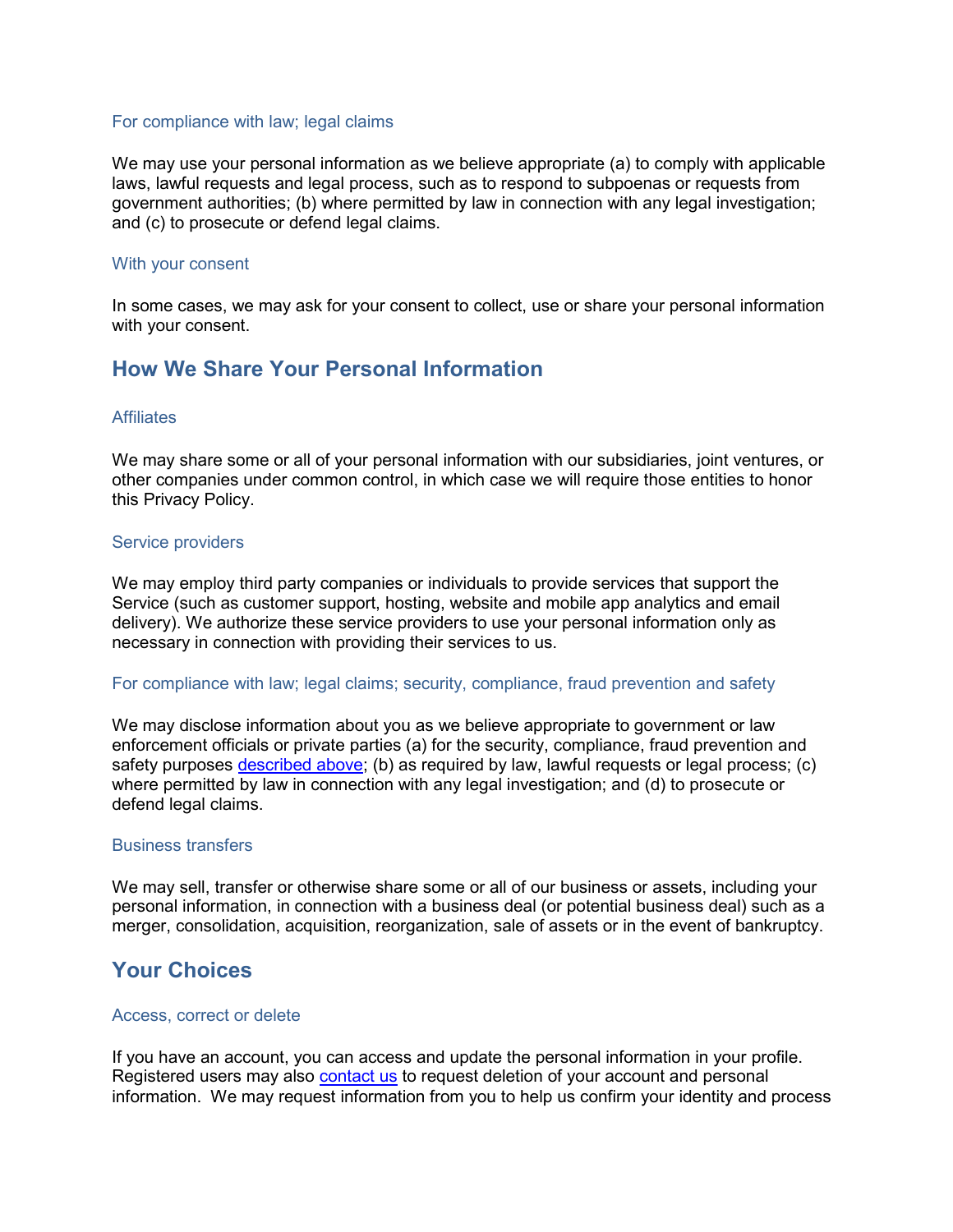your request. Applicable law may require or permit us to decline your request, such as where we need to retain your information for security, compliance, fraud prevention and safety, to comply with law or for legal claims. If we decline your request, we will tell you why, subject to legal restrictions. Once we process your request to delete your data you will not be able to access your account or use the Service. When we delete any information, it will be deleted from our active database, but where permitted by law, may remain for a period of time in our backup files or other instances where deletion is not practicable.

#### Notifications and marketing communications

In your notifications settings, you can choose how you would like to receive notifications from the Service. You may also opt out of marketing-related emails by following the opt-out instructions in the email, or by [contacting us.](#page-5-1) You may continue to receive service-related and other non-marketing emails.

# <span id="page-4-0"></span>**Security**

<span id="page-4-1"></span>We use administrative, technical, and physical security measures to protect against unauthorized access to, or unauthorized use, alteration, disclosure, or destruction of, personal information covered by this Privacy Policy. However, no method of protection and no transmission over the internet is 100% secure and we cannot guarantee the security of your personal information.

## **International Data Use**

ThisWay Global is headquartered in the United States and has service providers in other countries. Your personal information may be collected, used and stored in the United States or in other locations outside of your home country. Privacy laws in the locations where we handle your personal information may not be as protective as the privacy laws in your home country.

# <span id="page-4-2"></span>**Third Party Sites and Services**

The Service may link to or integrate with other websites and services operated by third parties, including social media platforms, advertising services and other websites and applications. These links and integrations are not endorsements of, or representations that we are affiliated with, any third party. We do not control third party websites, applications or services and we are not responsible for their actions. Third party websites and services follow different rules regarding their collection, use and sharing of your personal information and we encourage you to read their privacy policies to learn more.

## <span id="page-4-3"></span>**Children**

The Service is not directed to anyone under the age of 16. A parent or guardian who becomes aware that his or her child under the age of 16 has used the Service may [contact us](#page-5-1) and we will attempt to delete the child's personal information as soon as possible.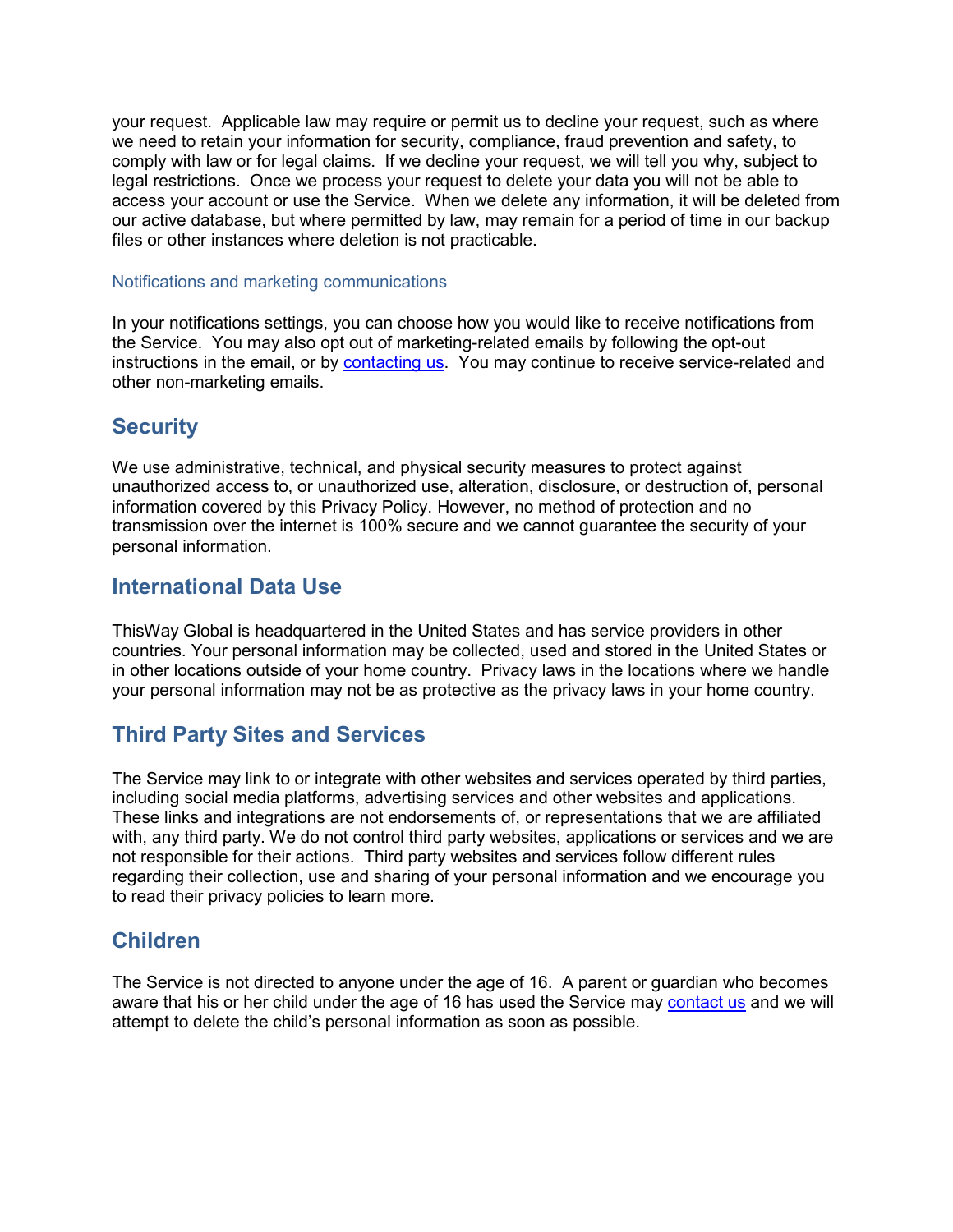## <span id="page-5-0"></span>**Changes to this Privacy Policy**

We may modify this Privacy Policy at any time. If we make material changes to this Privacy Policy we will notify you by email (if we have your email address) or another reasonable manner through the Service. Any modifications to this Privacy Policy will be effective when posted (or as otherwise indicated at the time of posting).

# <span id="page-5-1"></span>**Contact Us**

If you have any questions or concerns about our Privacy Policy, please contact us at:

ThisWay Global Attn: Data Protection Officer 603 Davis St, #103 Austin, TX 78701 Email: *[contact@thiswayglobal.com](mailto:contact@thiswayglobal.com)*

# <span id="page-5-2"></span>Cookies and Similar Technologies Notice

Last Updated: January 4, 2019

Cookies are small data files stored in your browser by a website. They transmit information about your use of the site to its operator or to third parties that placed the cookie. Some cookies are "session cookies" that expire when you close your browser, and others are "persistent cookies" that stay on your computer or mobile device until you delete them.

Our sites and applications use both session and persistent cookies to enable you to sign in and use our sites and applications, store your preferences and settings within them; analyze how they perform, personalize your experience with them, provide interest-based advertising, facilitate social media interaction and for other lawful purposes. We may also use other similar technologies for these purposes, such as web pixels that track browsing activity, social media widgets that facilitate interaction with social media platforms, unique device identifiers, and third-party software embedded in our mobile applications. In some cases, these cookies and similar technologies are used by third parties.

The cookies and similar technologies used in our sites and mobile applications are as follows: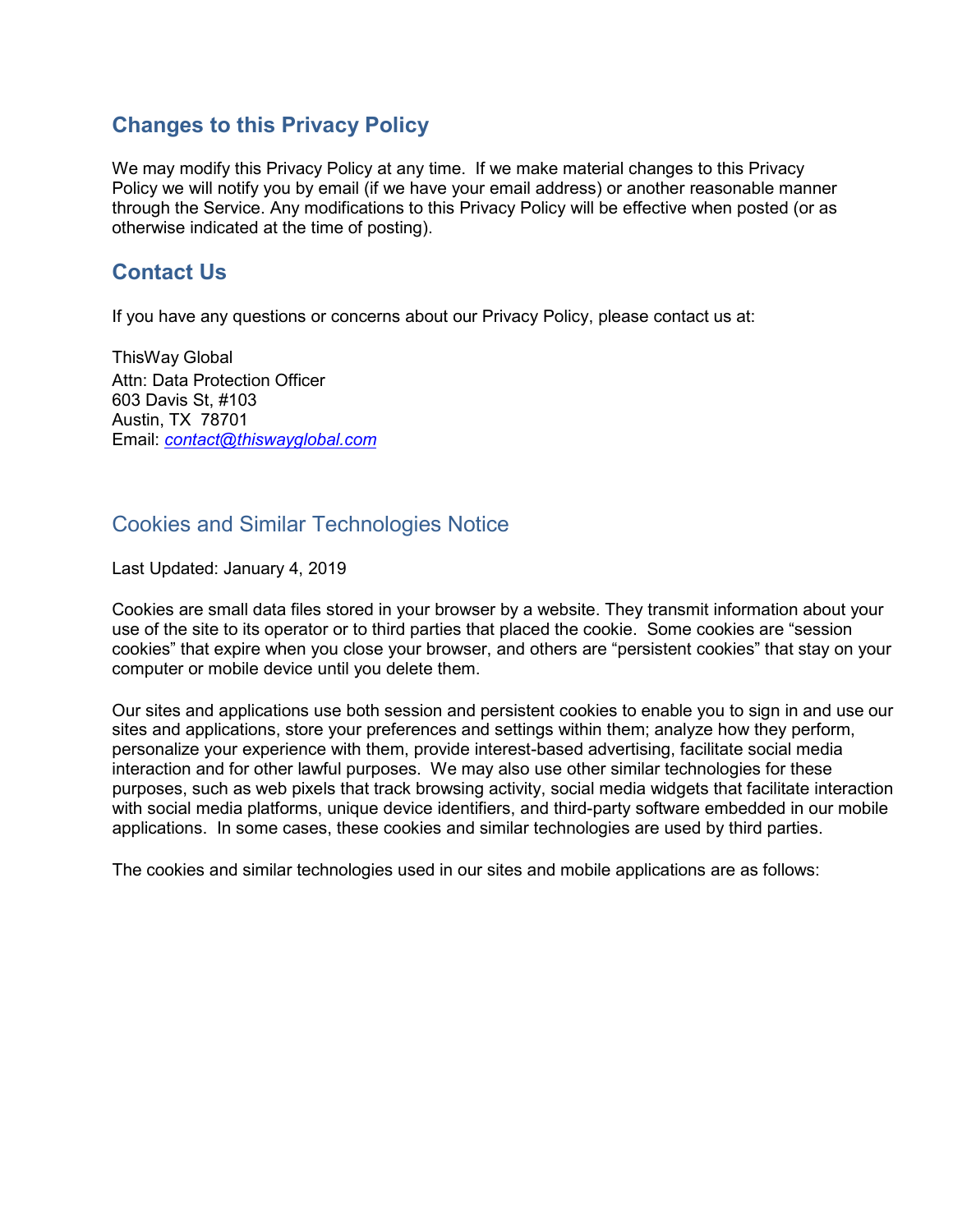| <b>Type</b>      | <b>Description</b>                                                                                                                                                                                                                                                                                                                                                                                                                     | <b>Third Party</b>                                                                                                                                                                                                                                                                                    |
|------------------|----------------------------------------------------------------------------------------------------------------------------------------------------------------------------------------------------------------------------------------------------------------------------------------------------------------------------------------------------------------------------------------------------------------------------------------|-------------------------------------------------------------------------------------------------------------------------------------------------------------------------------------------------------------------------------------------------------------------------------------------------------|
| <b>Essential</b> | Essential to provide you with services<br>available through our sites and to enable<br>you to use some of their features.<br>We cannot provide the services our users<br>request without them.                                                                                                                                                                                                                                         | None                                                                                                                                                                                                                                                                                                  |
| Functionality    | Allow our sites to remember the choices you<br>make when you use our sites.<br>Intended to provide you with a more<br>personal experience and to avoid you<br>having to re-select your preferences every<br>time you visit our sites.                                                                                                                                                                                                  | None                                                                                                                                                                                                                                                                                                  |
| Authentication   | Allow you to log into our sites and mobile<br>apps by using your Google or LinkedIn<br>account credentials.                                                                                                                                                                                                                                                                                                                            | <b>Google Sign-In (Privacy Policy)</b><br>LinkedIn Login (Privacy Policy)                                                                                                                                                                                                                             |
| Analytics        | Collect information about traffic to our sites<br>and mobile applications, and how our users<br>use them, such as the number of visitors,<br>the websites that referred them, the pages<br>they visited, what time of day they visited,<br>whether they have visited before, what<br>features they used and other similar<br>information. We use this information to help<br>operate and improve our sites and mobile<br>applications. | <b>Google Analytics. Learn more</b><br>information about Google Analytics<br>cookies here and about how Google<br>protects your data here. You can<br>prevent the use of Google Analytics<br>relating to your use of our sites by<br>downloading and installing the<br>browser plugin available here. |
| Advertising      | Used by advertising companies to collect<br>information about how you use our sites and<br>mobile applications and other sites and<br>applications over time. These companies<br>use this information to show you ads they<br>believe will be relevant to you within our<br>sites and mobile applications and<br>elsewhere, and to measure how the ads<br>perform.                                                                     | <b>None</b>                                                                                                                                                                                                                                                                                           |
| Social Media     | Used by social media widgets that enable<br>"like" buttons and allow you to share content<br>within our sites and applications on social<br>media. Your social media platform may be<br>able to link information or actions about your<br>interactions with our sites and applications<br>to your account with them.                                                                                                                   | <b>Facebook</b><br><b>Twitter</b><br>LinkedIn<br>YouTube<br>Google<br>Instagram                                                                                                                                                                                                                       |